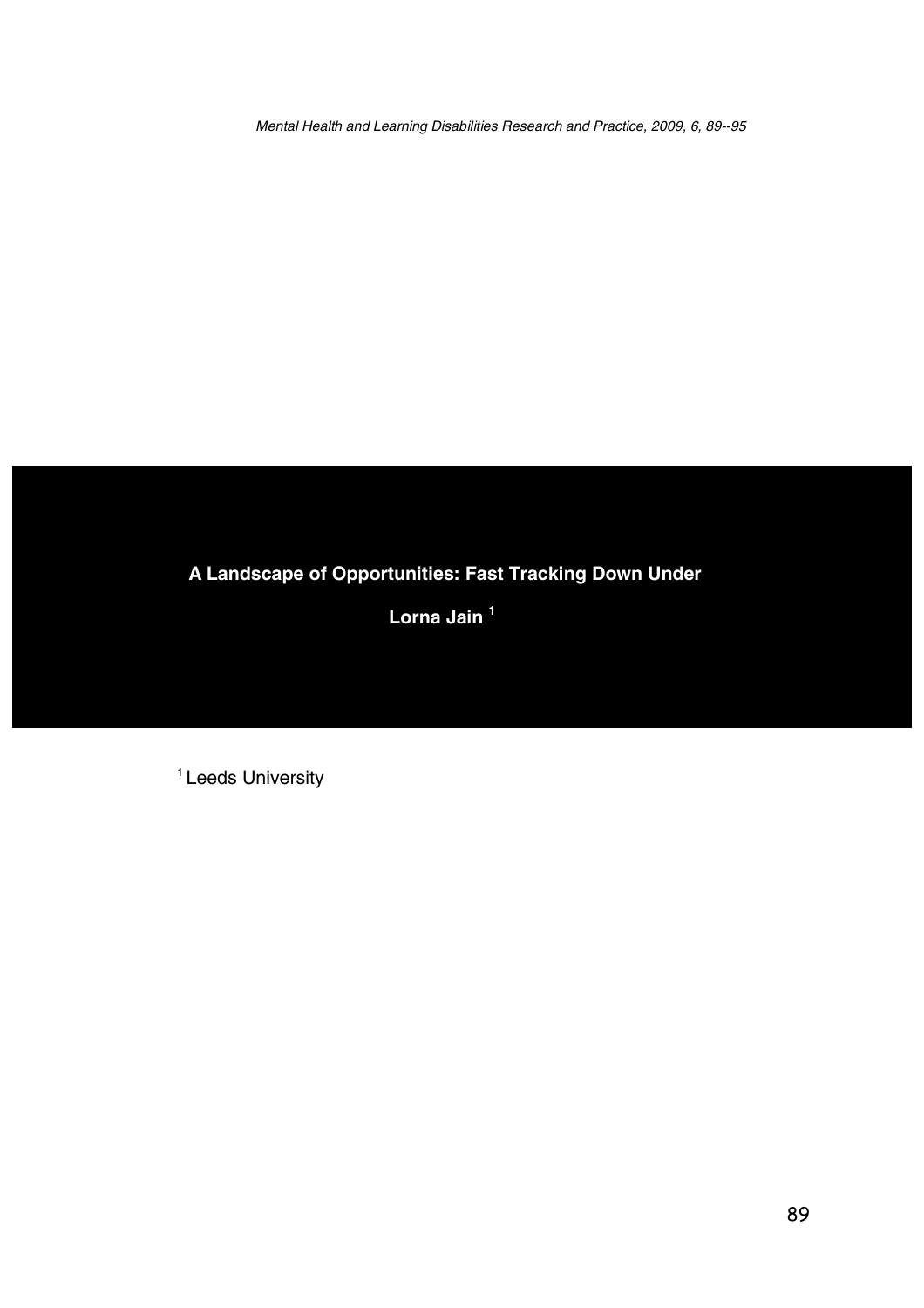# **A Landscape of Opportunities: Fast Tracking Down Under**

## Lorna Jain

## **Introduction**

Reflexivity is important to nursing as it allows opportunity to reflect on how knowledge, both formal and tacit, and understanding have been developed within the context of the nurse's own perspectives (Freshwater 2002; Johns & Freshwater 2005). When embarking on my nursing career I was encouraged to keep a diary of my journey so that I would be able to look back and make sense of multifaceted learning experiences I would encounter along the way. Keeping a diary was particularly pertinent as, already having a first degree in psychology, I was undertaking a Post Graduate Diploma in Pre-registration (Mental Health) Nursing Course more commonly known as the 'Fast Track' course. The implication of this being that rather than having three years to complete a nursing course, registration is achieved in two years.

This paper is a reflexive account of my 'fast track' nursing course and the opportunities it afforded me to broaden my horizons regarding my chosen career. In particular I will focus on my experiences of having a clinical placement and presenting a conference paper in Australia. From the first week of the fast track course, the possibility of a placement abroad was introduced and discussed between students and lecturers. At that moment I was excited by the thoughts of what this opportunity could bring, not only to me as a person, but to my future career as a mental health nurse. In that instant I thought of the experiences and avenues a placement abroad could open for me, but where would I go? But then as the course gathered momentum I found myself socialised into a typical student nurse's life and the idea of going abroad became a distant memory.

**Key Words:** placement, student nurse, abroad, reflection, Australia

## **Wading Through Practice, Drowning in Theory but a Glow on the Horizon**

Ten months later, four placements achieved and deep in coursework, it was the Christmas 2007 break and I started to think about my elective placement. I had to organise my elective placement for September 2008, therefore I was thinking about it earlier than most. I reconsidered the possibility of going abroad, and started thinking about Australia, mainly because it is a predominantly English speaking country and I had always wanted to go there. I was particularly intrigued at why people go there and often do not return, and what makes Australia the place people either want to live in or travel to. Looking at the map Australia was enormous, so I made a rushed decision choosing Sydney as the place I would look for a clinical placement. Looking back at my diary I am not sure it was a 'rushed decision' as I had heard so much about Sydney, what might be referred to as 'intuitive knowledge' (King & Appleton 1997), however I had very little 'formal' knowledge about the place.

After deciding my destination, I then had to think about the nursing experience I wanted to encounter down under. Prior to starting my nursing course I had worked in a unit providing a service for young people who had eating problems. Throughout my nursing course I have continued to be drawn to working with children and adolescents experiencing mental health problems and believe that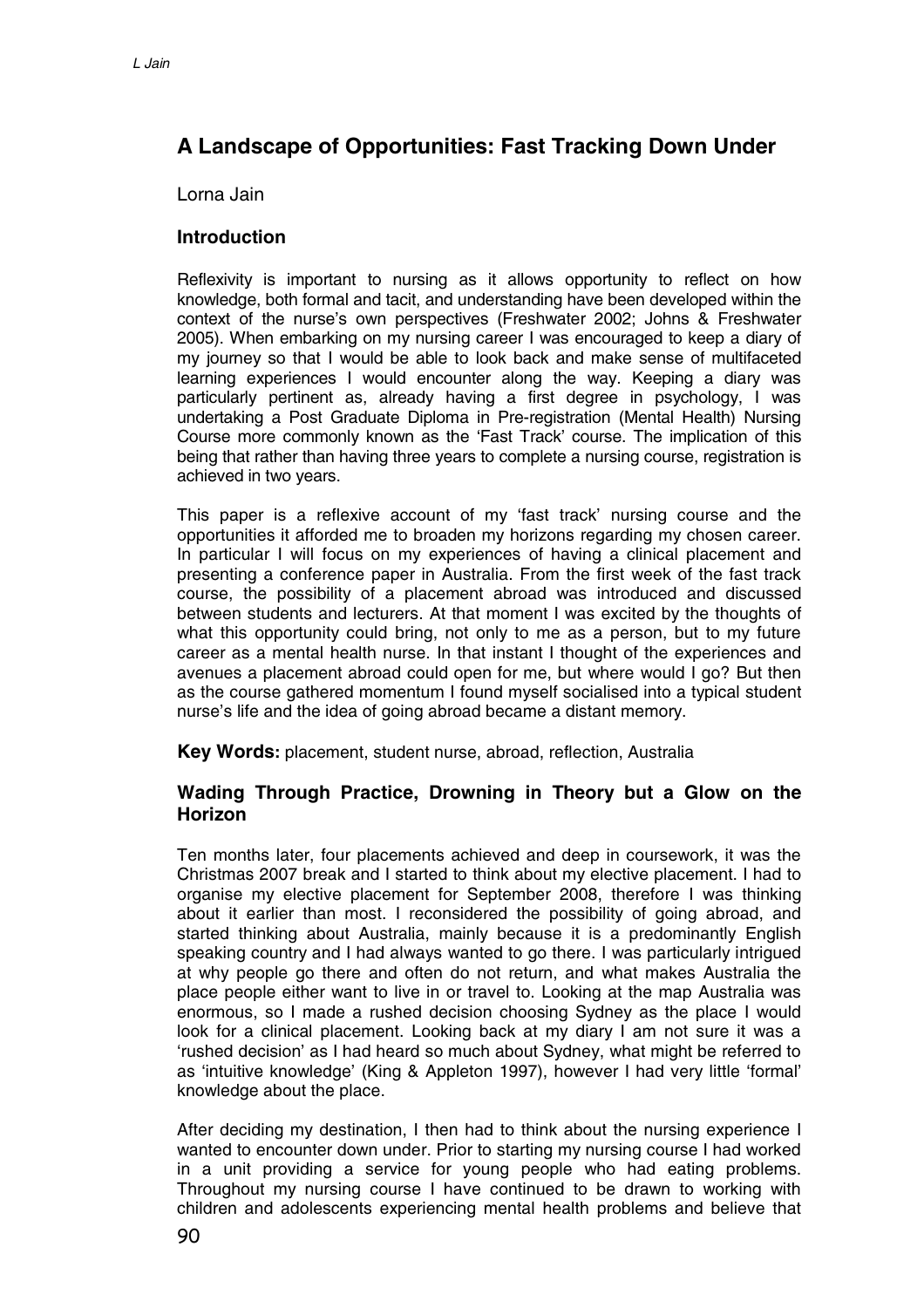this is my career goal as a qualified nurse. Taking account of my previous experience and what I had highlighted in my diary as being a 'high point' of my nursing course, those aspects that excited and motivated me, I began to think about the benefits of gaining experience of child and adolescent services in Australia and how such experience might enhance my career prospects.

I did a search using Google, looking for child and adolescent mental health hospitals in Sydney. A selection of results appeared, but only one really caught my attention, the Rivendell Unit. Reflecting back to my search the Rivendell Unit was the only place that offered enough information to make an informed decision about its suitability as a placement and it also provided a contact name and address which for me gave the satisfaction of knowing that I would be corresponding with a specific person rather than an inanimate object. This experience proved very important learning for me as it made me think about how providing someone with information about a service may enable them to get a feel for the service and whether or not they want to engage with that service. Likewise, being able to identify, if only in name, a specific person can give the sense of it being a cared about service, that those working in the service take pride in it by being named in association with it. For people using mental health services and their carers I will always remember how important and helpful it can be to have this type of information.

#### **The Fate of the New Year's Resolution**

I made a decision to write only to the Rivendell Unit; looking back I believe this was the result of my mixed emotions. Firstly I felt my attempt to organise a journey to Australia was far too ambitious. Secondly as the elective placement was only a three week placement I felt the pressure would outweigh the benefit. In addition starting on the costing of such a journey brought me to reality and, at that particular time in my life, I also believed I did not have the courage to travel so far on my own. It was for all these reasons that I sent one letter and left my elective placement to fate. I posted that letter on the  $2^{nd}$  of January and made a New Year's resolution, if the Rivendell Unit invite me to work as a student nurse I will accept and go, if they do not then I will apply to UK hospitals only for my elective placement.

At this stage I had kept the application to myself, mainly because I thought I would not hear anything from Australia and speaking about it would make me get too excited with no reason. A month later, and having almost forgotten about my application, the nursing unit manager from the Rivendell Unit got in touch with my tutor regarding my elective placement. From that moment I was liaising with the nursing manager of recruitment and retention for Sydney, South West Area Health Services (SSWAHS), through email. It was during this correspondence that I was invited to complete a placement in Sydney, Australia, on the proviso that I follow the process of applying for an occupational training visa using a set of instructions to assist me. I went from feeling over-whelmed and excited to over-whelmed and stressed.

When looking at the instructions I initially thought this to be impossible as I questioned how I could possibly manage to complete the application, especially as I found the terminology difficult to understand. In applying for my visa there were several aspects I found difficult. Firstly liaising with many different people, tutors for an up to date transcript, occupational health, and a solicitor to sign certain documentation, although the university assisted with this. This made me think twice about embarking on my journey. The visa and insurance costs alone made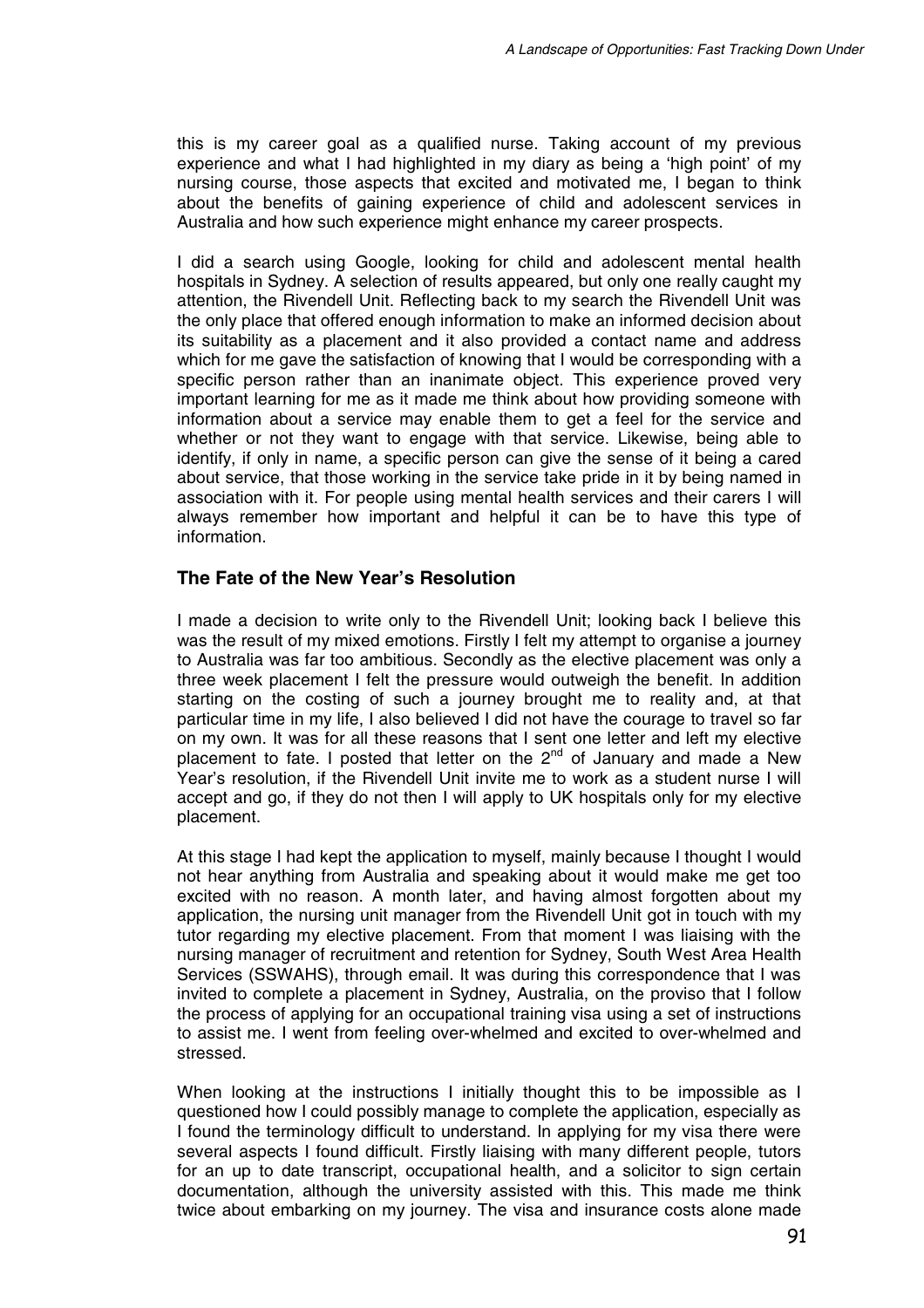me reconsider this opportunity, and quickly talked myself into believing it was not possible and unrealistic, especially on a short course with coursework and placements. However, the university was also of great support in directing me to comprehensive insurance cover available on the campus.

Again reflecting back to this time the learning was immense. It surprised me how terminology, as a barrier to understanding, can defeat people in pursuing what they were hoping to achieve. My own experience of the speed at which I became de-motivated and the consequential reaction of questioning my own abilities made me realise how easy it might be for those who have not had the same opportunities as me, in terms of a secure base and a good education, to lose sight of their dreams and aspirations. I believe this particular learning will stay with me throughout my career and be helpful when I eventually work as a qualified nurse.

## **Discovering the Covert Skills, Questioning the Overt Skills**

My tutor put me in touch with a colleague who specialised in assisting students with placements abroad. I found this incredibly helpful and I was able to begin my journey to Australia. I was also encouraged by discovering that my annual leave, occurring just prior to my elective placement, plus reading weeks, would supply me with a full eight weeks in Australia. This heightened my enthusiasm to go more than ever. I decided that I would put my energy into organising my placement in Sydney and hoped that once that was established I would have enough time to organise a journey that would also be 'a personal experience'.

Reflecting on that time in my life, I was very busy with university work. When reading my diary now I can see that applying for my visa became part of my university work. I can recall not getting my hopes built up and not dreaming or thinking of Australia until I was granted my visa. I was what my tutor would suggest, using my psychological defence mechanisms. By rationalising that my course came first, fantasising about something which may never happen was not an issue. Whilst the support from the University of Leeds was very positive, I believe that having to organise this experience encouraged me to face new and difficult challenges. It taught me how to liaise through email across countries, how to build a professional relationship through email, and develop strategies to approach challenges and work through them myself. This was a valuable lesson and prevented me from avoiding the task ahead. When reflecting on this part of the process I believe that what enabled me to get on with the task was the faith my tutors showed in my ability to organise such a trip. The experience of applying for a visa made me realise how organised I am when I am determined, a personal strength that I had previously ignored, but one which I will in future acknowledg, particularly in relation to my career. In addition the experience has taught me the importance of helping people find their own strengths by having faith in their own abilities. This made me think back to person-centred counselling as this is one of the underlying principles of Rogerian theory.

#### **Just Before You Go…….**

During the demanding time of applying for my visa, I was approached by a lecturer regarding the Australian College of Mental Health Nurses,  $34<sup>th</sup>$  international conference, which was to be held in Melbourne at a similar time to when I was planning to do my placement. The conference was entitled 'Mental Health: A broad canvas, the art of mental health nursing in the age of technology and science'. My tutor and I discussed what I might be able to contribute to the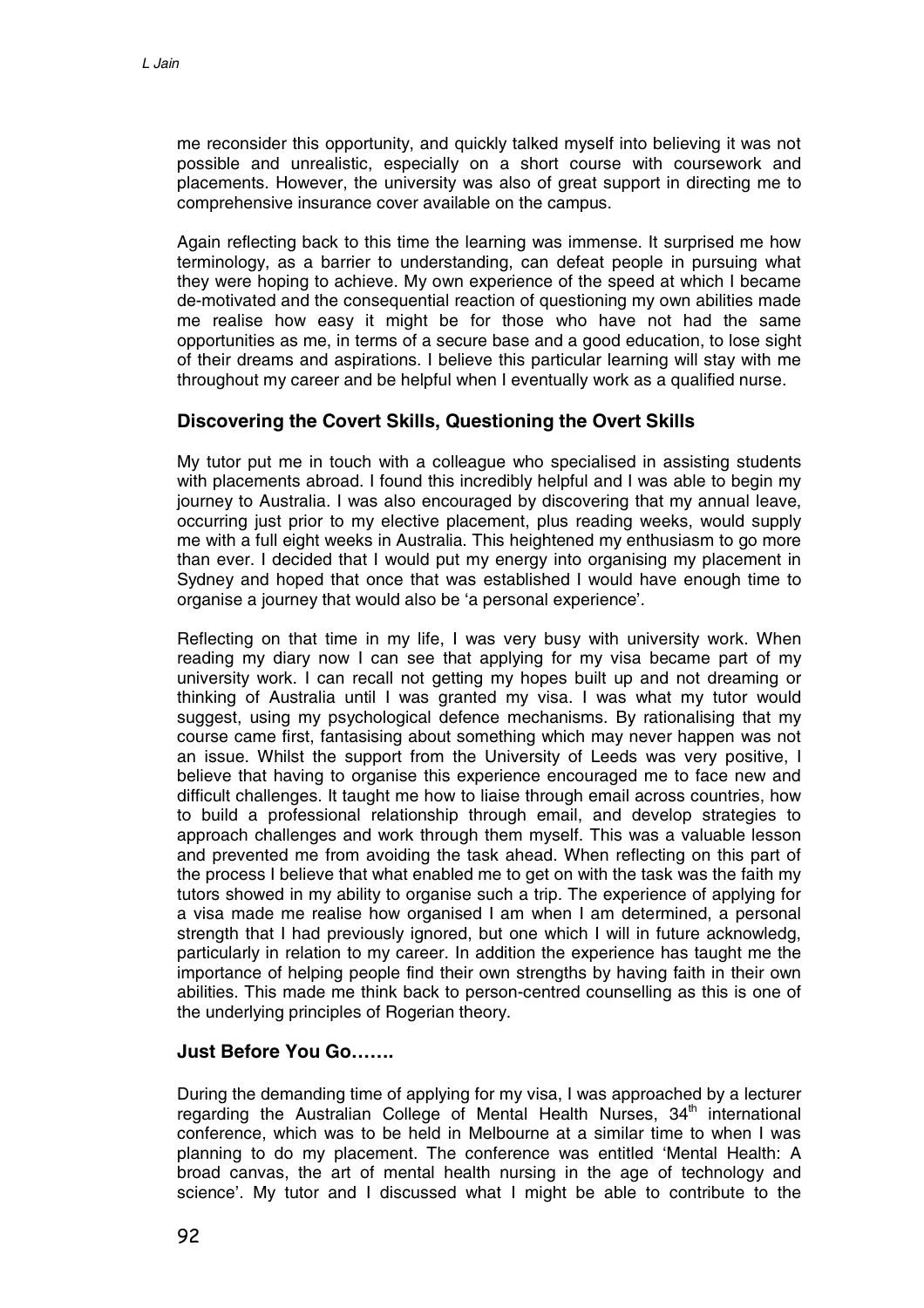conference and eventually I submitted an abstract based on my reflexive diary which I was keeping during the fast track course. The title of my paper was 'A portrait of an abstract landscape: a student nurse's reflections of a fast track mental health course'. After a long wait of approximately 12 weeks I finally received an e-mail from the conference organisers telling me that my abstract had been accepted for an oral presentation. When asked to present at the conference I could not find the words to describe the intense feelings I experienced, the voice in my head reminding me that I am only a student nurse being offered the chance to present to professionals and voice my experiences and opinions. I wanted to embrace the event and enjoy every moment.

## **Arriving in a New Landscape**

As the visa arrived, I began to plan my trip. I booked my flights, knowing this would prevent me from backing out of an amazing opportunity that was suddenly becoming a reality. Arriving in Australia I was so excited I visited the placement as soon as I arrived despite having no sleep. The Rivendell Unit was located next to a general hospital and a psychiatric hospital. However it was in its own building, a heritage building which was old fashioned and located next to the Parramatta River. Personally I found the location of the unit therapeutic. The service provided the adolescents with a Monday to Friday service of two different school programmes, many of the adolescents being residential. The programmes used a group approach requiring the nurses to engage with the adolescents holistically, and covering diverse topics including medication, family dynamics and sexual behaviour. I found that the unit was able to offer a wide range of therapeutic interventions to meet the needs of young people with very different problems. I found it very easy to build therapeutic relationships at this unit, and in retrospect feel this was due to my accent as the adolescents showed a great interest in England and wanted to know all about it!

For me the most poignant part of being at the unit was when a young person was discharged from the unit. The staff and adolescents would make an album of memories for the young person to take away with them, giving them a personal farewell. This was very important for the young person, as it encouraged them to move on and not forget their experience at Rivendell. Likewise, the young people and their acceptance and interest in me and the kindness of the staff will be a lasting memory, not allowing me to forget my experience. Again when looking at this entry in my diary it demonstrates the importance of positive endings within therapeutic relationships. Saying good-bye and moving on is not always an easy task and sometimes it might bring back earlier memories of endings that were unhappy, frustrating or just raised more or a new set of questions. Such endings may well encourage the resurfacing of previous insecurities.

## **Learning the Art of Nursing: Presenting the Portrayal an Abstract Landscape**

The final stage of my journey in Australia involved my presenting at the conference. I experienced an amazing thrill as I took responsibility for my presentation and had opportunity to meet people from numerous countries. I came away from the conference realising the potential that nurses have to learn from each other and share different ideas, not only from different services, but from different countries and continents to achieve optimum healthcare. I feel this was a unique experience and with the support and knowledge from a specific lecturer at the university it allowed me to believe in my potential as a person and a student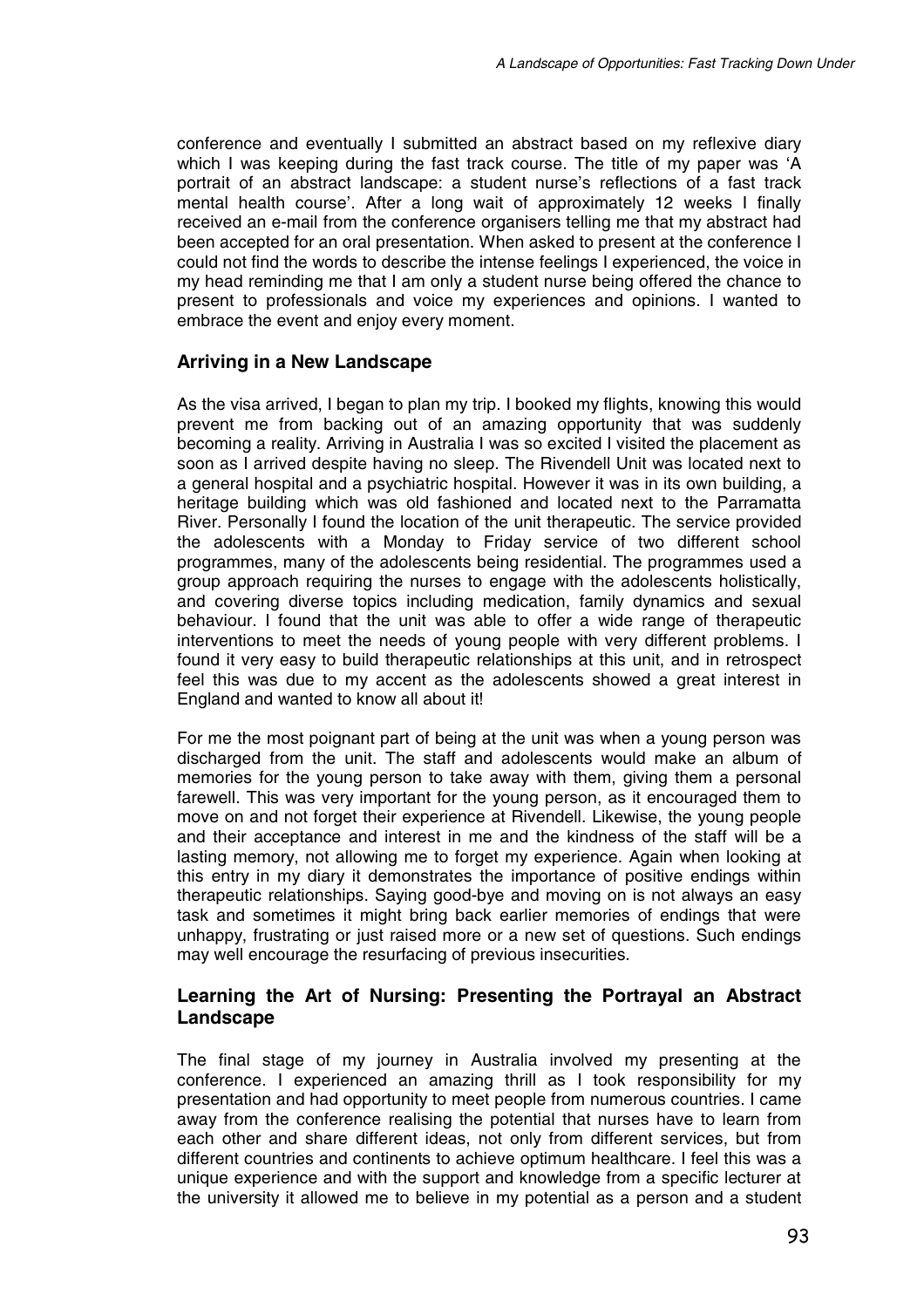nurse. This taught me the power of someone believing and encouraging another human being and the effect positive feedback can have in terms of promoting personal growth.

# **Returning to the Same but Different Place**

On my return from Australia I knew that my final placement would be in child and adolescent mental health services (CAMHS) in Leeds. Having this placement has given me the opportunity to compare the services and utilise different skills. In comparison each service shares a number of commonalities, for example both provided the young people with structure through school sessions and group activities, both adopt a holistic approach to care and both meet the needs of young people with diverse mental health problems. For me the important learning from these experiences would include the globalisation of children and young people needing to have their mental health needs met through services that can harness and nurture abilities and strengths as human beings.

## **Postcards Home: Reflecting Back, Looking Forward**

Through my placement in Australia I was able to incorporate travelling as part of the experience I spent four weeks travelling up the east coast of Australia followed by a week at the conference in Melbourne. My journey allowed me to be a student nurse, a travelling individual and a professional, all in the space of eight weeks but, more importantly, enabled me to grow as a person and a professional. I was privileged to represent the university and uphold the university's reputation at all times.

Students considering doing a placement abroad should strongly acknowledge its difficulties and its rewards. Firstly the cost can be off putting; do explore different avenues of funding. I did not apply for funding due to lack of time and so the learning for me would be to think about and plan where you might want to go well in advance. I would advise students to build up a positive relationship with a tutor who specialised in placements abroad and liaise with a named nursing unit manager abroad. I would recommend students to be organised and trust that an experience abroad is beneficial, not only to learn about how services are organised and delivered in different countries, but to learn more about what we can learn from each other as the professionals of the future.

I began my journey nervous, unhopeful, negative, stressed and excited at the prospect. During my journey I was overwhelmed, excited, busy and contented. Looking back on my experience, I am moved by the support I was given from the university and the Rivendell Unit. I feel lucky and fortunate to have experienced the way another country views mental health and how it provides care. I feel that the journey in my life altered me as a person, I became independent, professional and I overcame many difficult obstacles which previously I would have avoided.

Incorporating travel and nursing as a student is a real privilege. For me it has uncovered many possible opportunities for my future career. I would recommend that those students who are considering a placement abroad fully acknowledge the challenge and the rewards it will bring, but also know that it is important to make it your own experience.